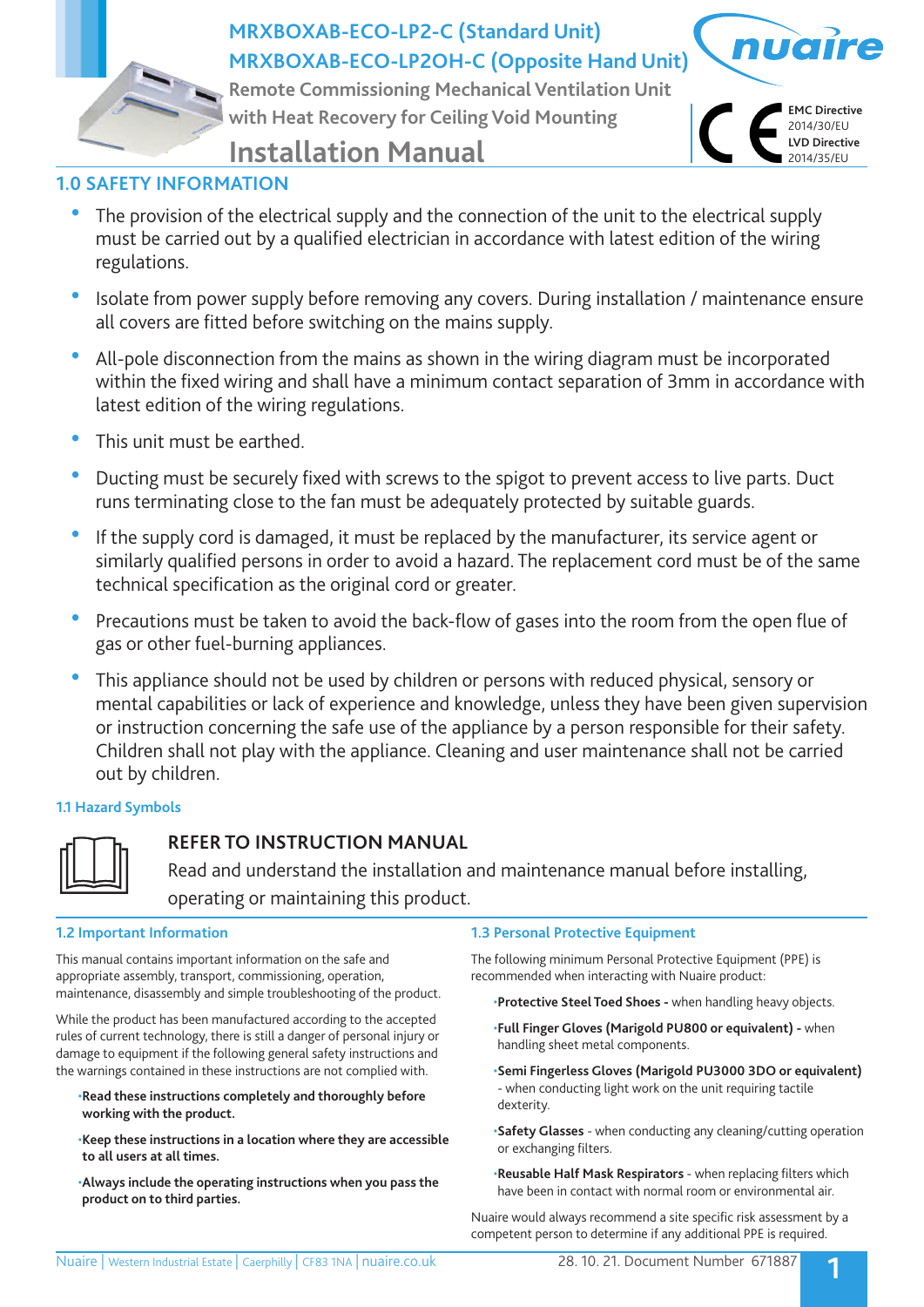## **2.0 INTRODUCTION**

The LP2 ceiling void mounted unit is designed to provide mechanical supply and extract ventilation with heat recovery and incorporates HX bypass.

The unit is fitted with two independent fans. Each fan has full speed control for background and boost ventilation rates. To recover heat from the extract air the heat exchanger block is utilised. The heat exchanger can recover up to 80% of the normally wasted heat.

#### **The unit must remain switched on at all times to maintain ventilation within the dwelling. Turning the unit off will cause long term damage to the unit and building fabric.**

**This appliance is not intended for use by persons (including children) with reduced physical, sensory or mental capabilities, or lack of experience and knowledge, unless they have been given supervision or instruction concerning the use of the appliance by a person for their safety. Children should be supervised so that they do not play with the appliance.**



#### **Spigots 1 to 4**

- 1. Intake Air (Fresh air from outside).
- 2. Supply Air (Supply in to house).
- 3. Extract Air (Warm stale air from house).
- 4. Exhaust Air (Waste air to oustide).

### **2** Unit Airflow Paths (Opposite Hand Unit Configuration)



### **Spigots 1 to 4**

- 1. Intake Air (Fresh air from outside).
- 2. Supply Air (Supply in to house).
- 3. Extract Air (Warm stale air from house).
- 4. Exhaust Air (Waste air to oustide).

# **3.0 MECHANICAL INSTALLATION**

Installation must be carried out by competent personnel in accordance with the appropriate authority and conforming to all statutory governing regulations. All mains wiring must be in accordance with the current I.E.E. Regulations, or the appropriate standards. Ensure that the mains supply (Voltage, Frequency and Phase) complies with the rating label.

Please note a clear working space is required around the installed unit to allow the cover to be removed and provide sufficient access for maintenance such as filter change.

The fan must be installed indoors, in a suitable ceiling void away from direct sources of frost, heat, water spray or moisture generation. For a vibration-free result the unit must be mounted to a solid surface in the void.

The unit is designed for ceiling mounting only (Horizontal surface).

The unit is supplied with a steel mounting bracket.

Position & secure the steel bracket to the ceiling using appropriate fixings (supplied by others), ensuring that the two outer fixing holes on the unit are accessible (Figure 3).

#### **The mounting bracket should be on the same side as the condensate take off.**

3. The unit can now be offered into position & located into the mounting bracket.

4. Using appropriate fixings (supplied by others) fix the unit to the ceiling. It is recommended that the unit is fixed through three holes on the non-bracket side and the two outer holes on the bracket side.

#### **The unit must be installed in an upright position as shown for the condensate drain and for compliance with safety regulations relating to IP protection for water drip ingress.**





## **3.1 Condensate Drain Installation**

•Unit comes complete with external drain pipe (21.5mm waste pipe). Use conventional plumbing connections to link up with U-trap or alternative drain method (Solvent cement connections or compression fit connections are recommended). The condensate must be discharged under a water level in a U-trap drainpipe or an alternative drain method which acts as an airlock.

- •This condensate discharge connection is suitable for 21.5mm dia. overflow pipe. Solvent cement should be used to make the joint.
- •If using a U-trap please ensure the U-trap has been filled to a suitable level of water to avoid any air locks.
- •If the condensation pipe is fitted in an unheated space the pipe should be in insulated to prevent freezing.

Nuaire recommend MVHR-DRAIN be used as the primary condensate take-off (Figure 5 and 6).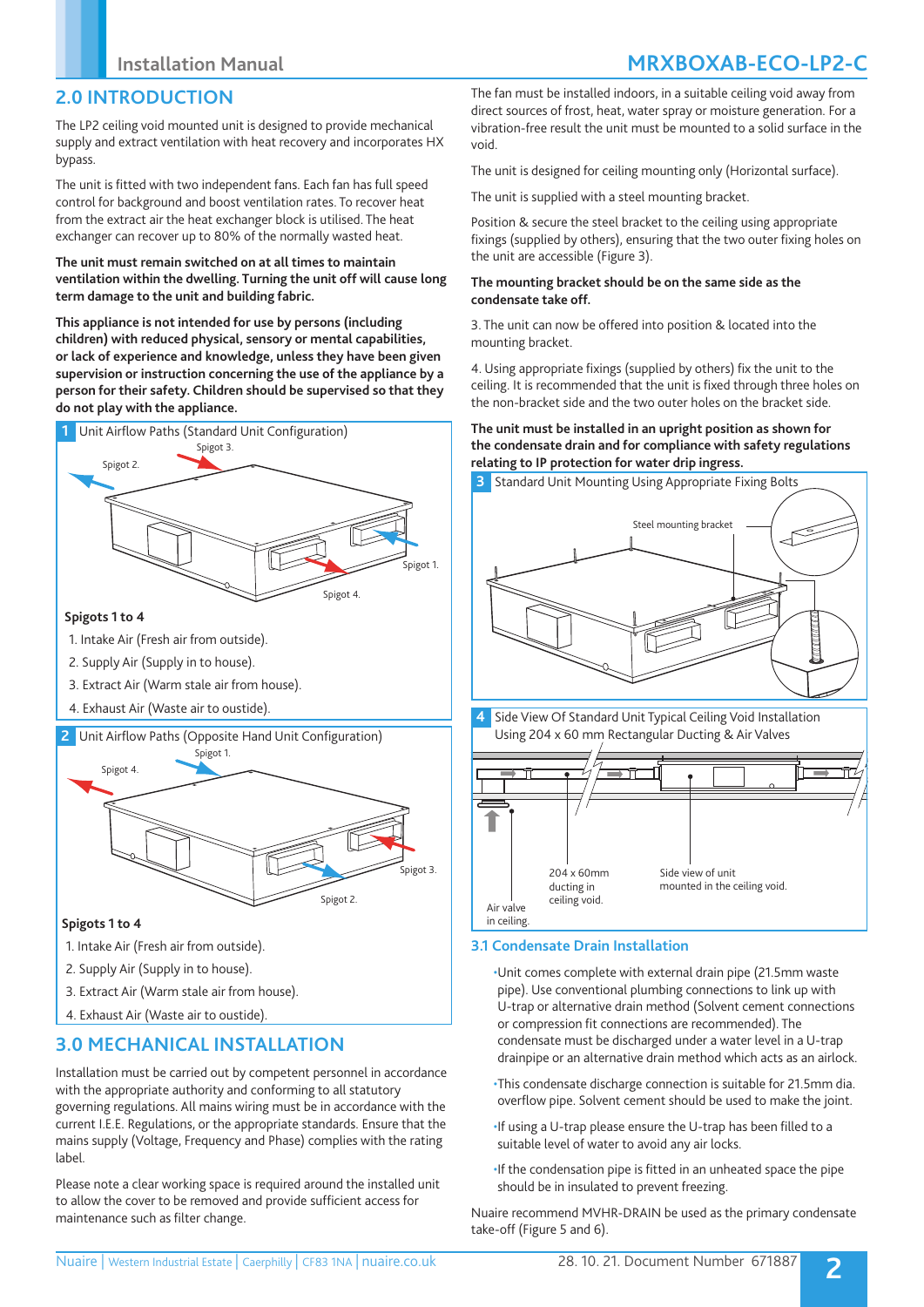

**6** MVHR-DRAIN Installation



3.1.1 MVHR-DRAIN Installation

Offer up the MVHR-DRAIN inlet to the threaded tail of the appliance waste outlet or MVHR-DRAIN knuckle or running adaptor, and tighten the threaded cap sufficiently hand-tight to provide a water-tight seal (check that the cap screws on square and does not 'cross-thread'). When the screwed cap is tight, the MVHR-DRAIN body is secure.

- •Cut the pipe to length, allowing for the full compression socket depth (using an appropriate pipe cutter, such as a Hepworth ratchet pipe cutter).
- •Remove any 'swarf' from the end of the plastic pipe. Ream the copper pipe end to remove any 'burr', and file if necessary to remove any external sharp edges. Mark the socket depth on the pipe, and check that the pipe section to be jointed is free of any surface damage which may affect the joint seal.
- •Unscrew the cap from the MVHR-DRAIN outlet, and slide the cap and rubber seal onto the pipe.
- •Insert the pipe end fully into the socket.

•Slide the rubber seal and screwed cap up against the face of the socket, and tighten the cap sufficiently hand-tight (check that the cap is square to the body and does not 'cross thread'). Hand tight should be adequate to form a proper seal.

#### **3.2 Extract & Supply Areas**

The unit is designed to extract air from all wet rooms e.g. bathroom, kitchen, en-suite, utility room (with sink).

WC's do not need to be ventilated if openable windows are fitted.

Supply air should be to all habitable rooms e.g. bedrooms and lounge. Extract & Supply grilles should be adjustable valve types (not supplied).

External grilles must have a minimum free area of 12,250 mm<sup>2</sup>.

#### **3.3 Ducting Installation**

Before commencing ducting installation reference should be made to building regulations document "Domestic ventilation compliance guide". This document supports ADF2010 and details installation, testing and commissioning of all ventilation systems.

It is recommended that rigid ducting must be used it all times. Flexible ducting has a very high resistance and it is impossible to calculate how much resistance will be on a system if used. If used the flexible ducting must be kept to a minimum and should always be pulled taut. A maximum of 300mm should be used on each leg.

To prevent condensation on the outside of the outside air inlet duct and the air outlet duct from the MRXBOXAB-ECO-LP2, these ducts should be insulated.

Ducting must be installed in such a way that resistance to airflow is minimised. Bends should be kept to a minimum.

A minimum distance of 300mm between the appliance and any bends in ductwork is recommended.

204 x 60mm rectangular ducting should be used (refer to dwelling ducting design drawing, Figures 8 & 10 for further information).

Ducting joints must be sealed with silicone type sealant and needs to be taped. Ducting shall be adequately and reliably fixed to the appliance.

#### **3.4 Ventilation Flow Rates**

**Any air intake terminal MUST be installed in accordance with the appropriate regulation.**

**As a guide, the BS5440 series of British Standards deals with this issue and currently states that an air intake must be at a minimum distance of 300mm from a gas boiler balanced flue.**

**Installers are advised to be aware of the requirements of this standard when installing 'through the wall' supply air ducting.**

#### 3.4.1 ADF 2010 - Extract Ventilation Rates

| <b>Room</b>               | Min high rate | Min low rate                                                |  |  |
|---------------------------|---------------|-------------------------------------------------------------|--|--|
| Kitchen                   | $13$ $1/s$    | Total extract rate<br>should be at least                    |  |  |
| Utility Room              | $8$ I/s       |                                                             |  |  |
| Bathroom                  | 8 l/s         | the whole dwelling<br>ventilation rate given<br>in table 2. |  |  |
| Sanitary<br>Accommodation | $6$ I/s       |                                                             |  |  |

#### 3.4.2 Whole Dwelling Ventilation Rates

|                                                    | Number of bedrooms in dwelling |    |    |    |    |  |
|----------------------------------------------------|--------------------------------|----|----|----|----|--|
|                                                    |                                |    |    |    |    |  |
| Whole dwelling<br>ventilation rate<br>(l/s)<br>1,2 | 13                             | 17 | 21 | 25 | 29 |  |

**1. In addition, the minimum ventilation rate should be no less than 0.3 l/s per m2 of internal floor area. (This includes all floors, e.g. for a two-story building add the ground and first floor areas).**

**2. This is based on two occupants in the main bedroom and a single occupant in all other bedrooms. This should be used as the default value. If a greater level of occupancy is expected add 4 l/s per occupant.**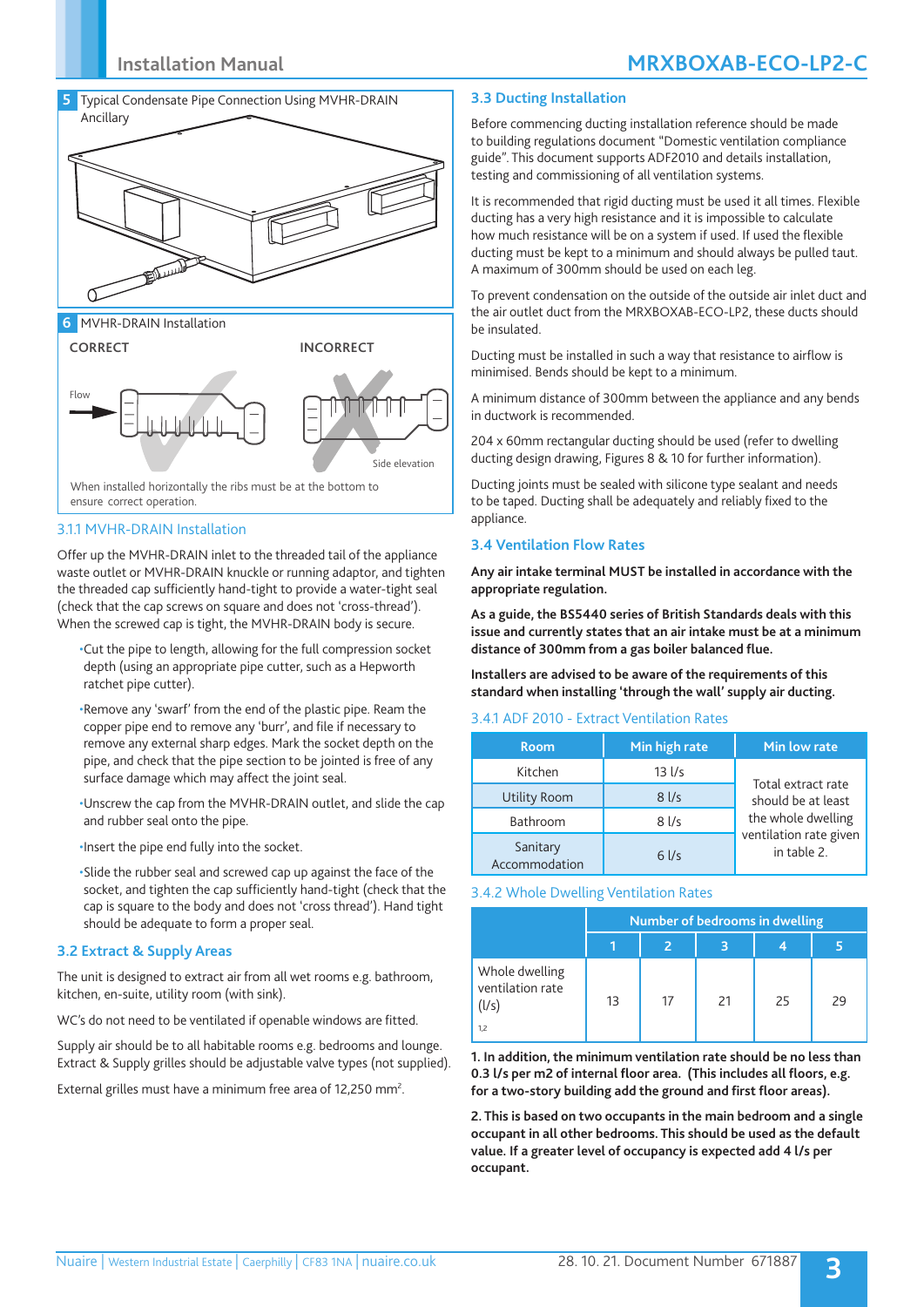### **3.5 ADF 2010 Ventilation Calculations Design of MVHR Systems**

The MVHR system has been sized for the winter period. Additional ventilation may be required during the warmer months and it has been assumed that the provisions for purge ventilation (e.g. openable windows) could be used.

**Step 1:** For any design air permeability, determine the whole dwelling ventilation supply rate from **Table 2.**

As an alternative where the design air permeability is intended to be leakier than (>) 5m3/(h.m2) 50 Pa, allow for infiltration for all dwelling types by subtracting from the whole dwelling ventilation supply rate from Table 2; 0.04 x gross internal volume of the dwelling heated space (m3).

**Step 2:** Calculate the whole dwelling extract ventilation rate by summing the individual room rates for 'minimum high rate' from **Table 1.** 

(For sanitary accommodation only, as an alternative, the purge ventilation provisions given in ADF 2010 can be used where security is not an issue. In this case 'minimum high extract rate' for the sanitary accommodation should be omitted from the step 2 calculation).

**Step 3:** The required airflow rates are as follows:

The maximum whole dwelling extract ventilation rate (e.g. boost) should be at least the greater of step 1 and step 2.

Note that the maximum individual room extract rate should be at least those given in **table 1** for minimum high rate.

The minimum air supply rate should be at least the whole building ventilation rate found in step 1.

#### **For Scotland refer to BRE Digest 398.**

For further information refer to the "Domestic Ventilation Compliance Guide".

### **3.6 Pre Commissioning MRXBOXAB MVHR Units**

MRXBOXAB units are designed to ventilate the whole dwelling and must not be used during site construction or the clean-up period. Cement and plaster dust can be abrasive and can affect fan performance and reliability. Please ensure that the filters are checked prior to commissioning to ensure there is no build-up of dust or debris.

While the property is drying out, very high moisture levels are likely to occur. Therefore it is advisable that if the installation and building works are complete the unit is left running. If the building works are not complete please close the air valves or cover up the air valves to prevent condensation forming in the ductwork and the MRXBOXAB unit due to natural migration of warm air.

## **3.7 Dimensions (mm) - Standard Unit Configuration**

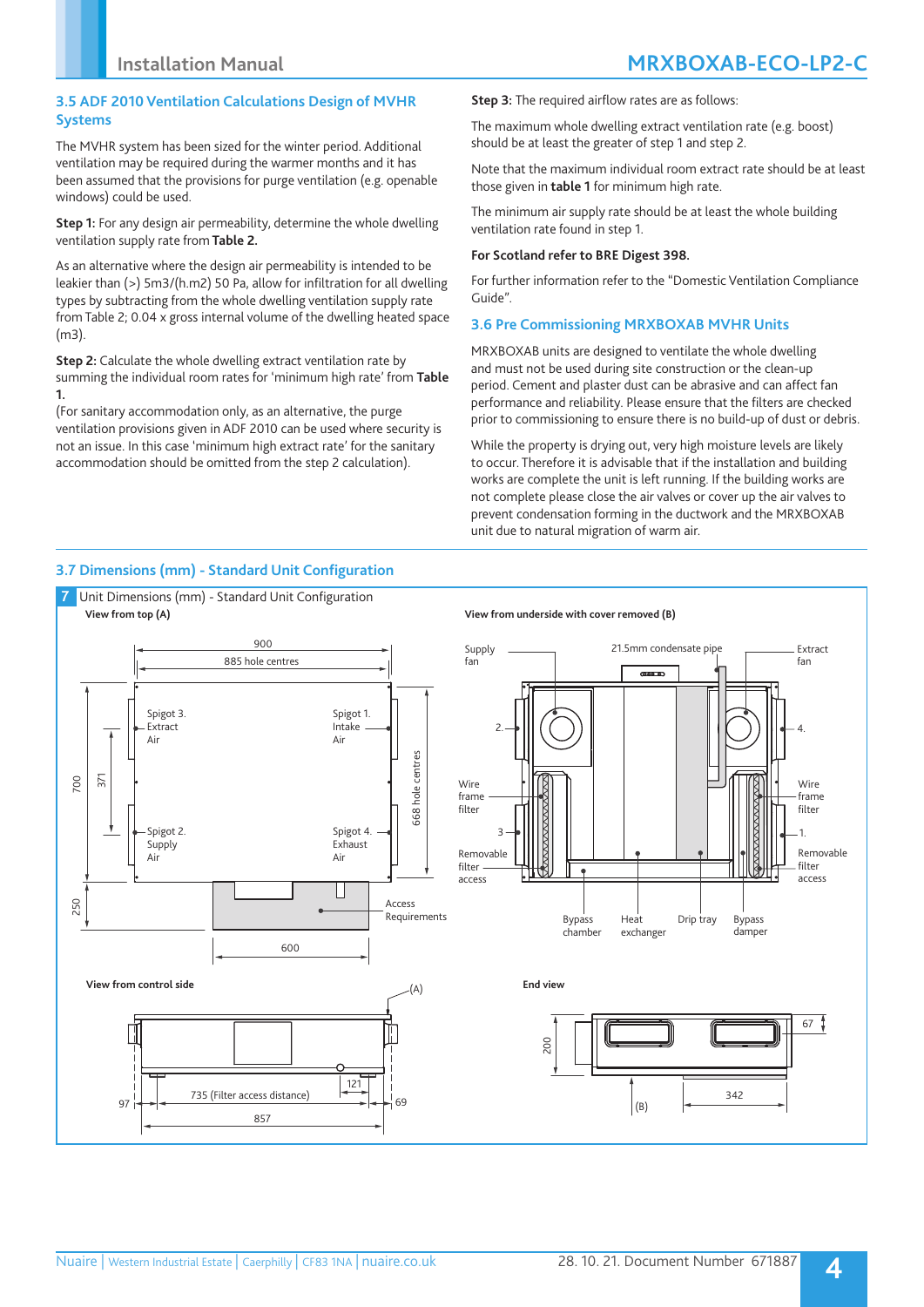## **3.8 Typical Ducting Installation - Standard Unit Configuration**



## **3.9 Dimensions (mm) - Opposite Hand Unit Configuration**

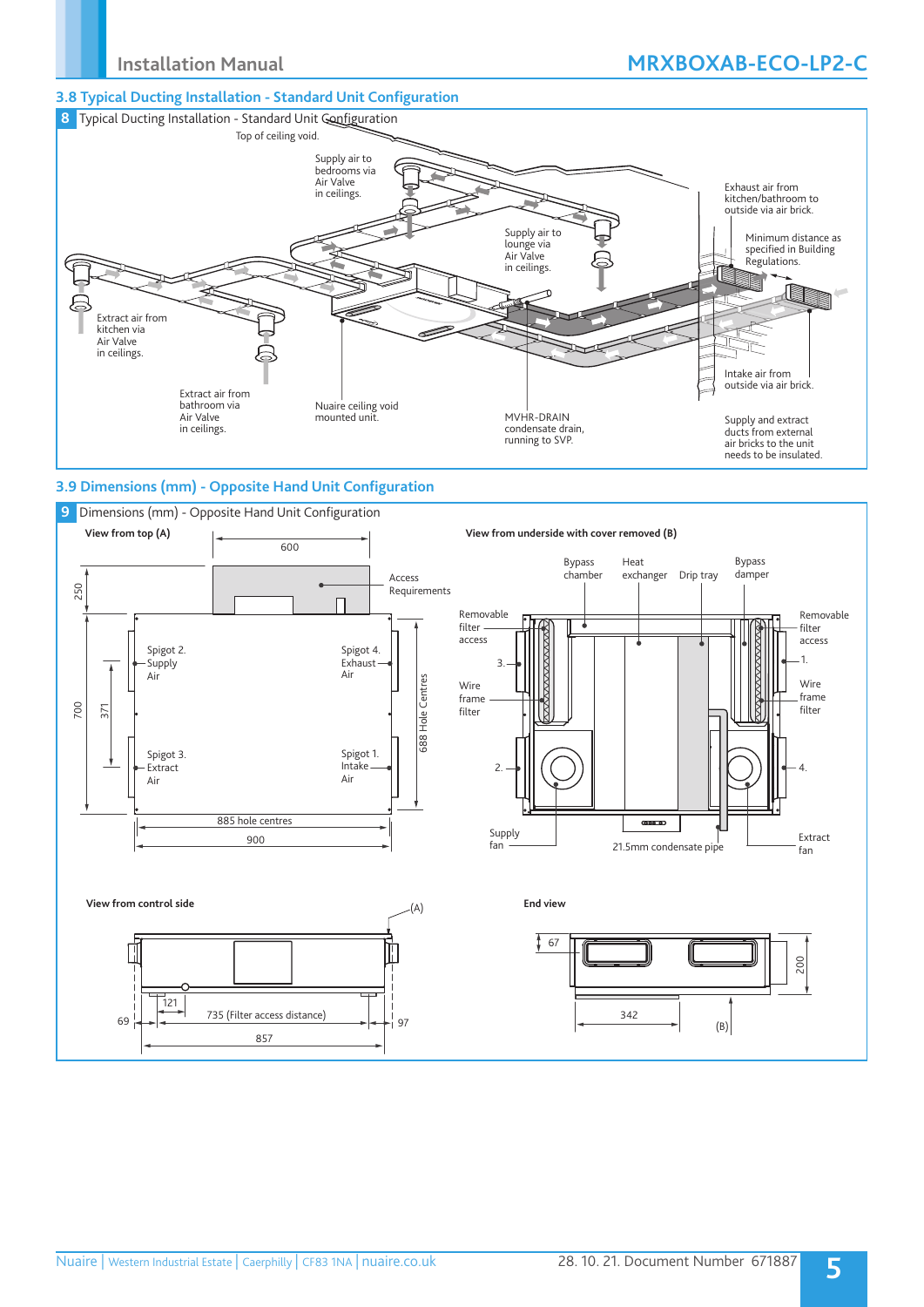### **3.10 Typical Ducting Installation - Opposite Hand Unit Configuration**



**4.2 PCB Details**

## **4.0 ELECTRICAL INSTALLATION**

**For good EMC engineering practice, any sensor cables or switched live cables should not be placed within 50mm of other cables or on the same metal cable tray as other cables.**

**The electrical connection of the unit must be carried out by a qualified electrician.** 

The unit is supplied with a flexible cord for connection to the mains supply.

### **4.1 Electrical Information**

#### **Electrical details:**

**Voltage: 240V 1ph 50Hz**

**Consumption: 1.3 Amp** 

**This unit must be earthed.**

**The cable from the mains power supply should be connected to a fixed wiring installation, via a fused isolator, in accordance with current IEE wiring regulations.**

Wiring is for reference purposes only as the connections in Figure 11 are factory fitted. The unit is pre-wired with a 2 metre fly lead.

**For Ecosmart sensors/controls cut a slit in the grommet and feed the Ecosmart connector through to retain sufficient protection against water ingress. Ensure Ecosmart cabling is secured with P-clips supplied to provide suitable cable retention.** 

If more than one Ecosmart sensor is required please use MRXBOX-JB and refer to leaflet No. 671700 for installation instructions.

## **4.3 Wiring Diagrams**

## 4.3.1 Unit Serving Kitchen & Bathroom

**Disconnection from the supply mains must be incorporated within the fixed wiring in accordance with the wiring regulations and shall have a minimum contact separation of 3mm.**



## **11** PCB Details  $\frac{1}{2}$  $\oslash$ g 8 8 **P** Po  $\overline{\circ}$ 日  $\overline{\circ}$  $|\mathscr{O} \otimes \mathscr{O}|$  $\circledcirc \circledcirc$ 886888 Пi E  $\bar{\text{I}}$  $\mathbf{F}$  $\overline{C}$  $\bigcirc$  $\overline{\mathscr{D}}$  $\bar{\mathscr{O}}$ **Supply Extract Supply Extract Supply Extract** SPEED 2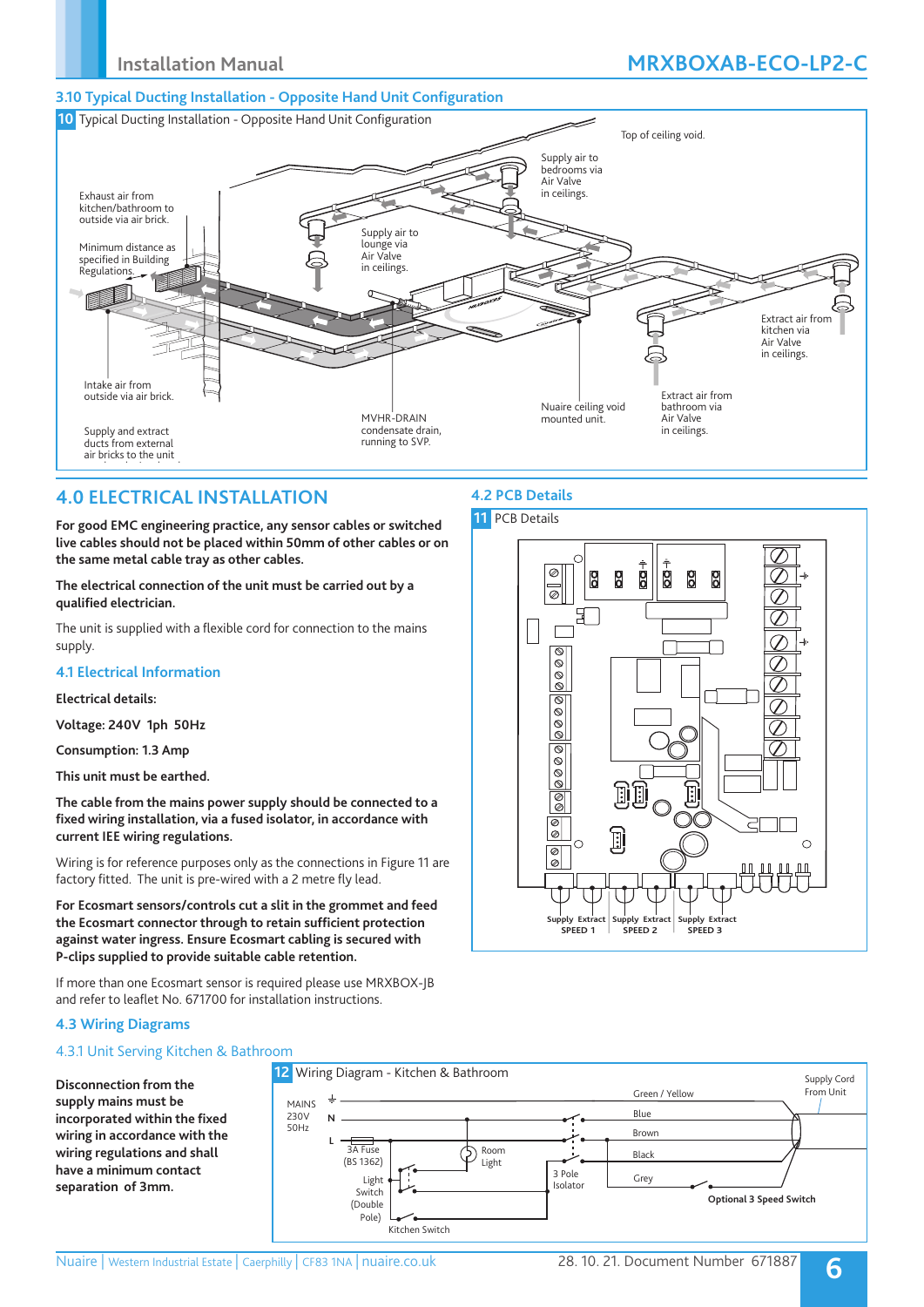## 4.3.2 Unit Serving Kitchen & 2 Bathrooms

**Disconnection from the supply mains must be incorporated within the fixed wiring in accordance with the wiring regulations and shall have a minimum contact separation of 3mm.**



## **5.0 COMMISSIONING**

**The filters fitted inside the unit are protected with a plastic film. Prior to commissioning remove the covers (Figure 14), take off the film and replace.**

- •For the required air flow rates please refer to the design specification for the property, follow Section 3.5, or refer to building regulations ADF 2010.
- •The unit is supplied with independent control for both normal and boost airflows (Figure 14).

•Correct commissioning is essential to ensure the ventilation air flowrates are met. It also ensures the unit is not over ventilating and causing excessive power consumption.

- •Commissioning should be carried out in accordance with building regulations document "Domestic ventilation compliance guide".
- A calibrated moving vane anemometer and hood will be required to carry out commissioning.
- •Adjustment valves should be locked in place to prevent further adjustment.

•Once commissioned the home owner / tenant should be informed that the unit should not be adjusted as it will have a detrimental effect on the indoor air quality and could result in condensation and mould growth. The label covering the control has an adhesive panel which should be removed post commissioning to prevent tampering.



# **6.0 CONTROLS**

## **6.1 Integral Automatic HX Bypass (AB Units Only)**

Intake and extract temperatures are monitored at the point the airflows enter the unit, if the range falls within the set parameters the bypass damper is opened automatically to target an indoor comfort temperature all year round.

**The extract temperature is an average from all wet rooms. If this exceeds 25°C the unit may go into bypass depending on outside temperatures.**

### **6.2 Frost Protection**

In the event of the intake air temperature at the unit dropping below the predetermined set point (-5°C as standard) the supply fan will reduce to minimum speed, once the temperature rises above the set point the fan will return to its commissioned speed.

**This mode will only activate after ten days of continuous run time. If commissioning of the unit is outside of this time frame please notify the after sales department prior to site visit.**

### **6.3 Status Indication**

The status of the unit is indicated by a series of LED's on the control box cover. The variants are listed below.

**The display on the unit control panel will not indicate when a higher speed setting has been triggered by an external source, such as an ES-PIR2 etc.**